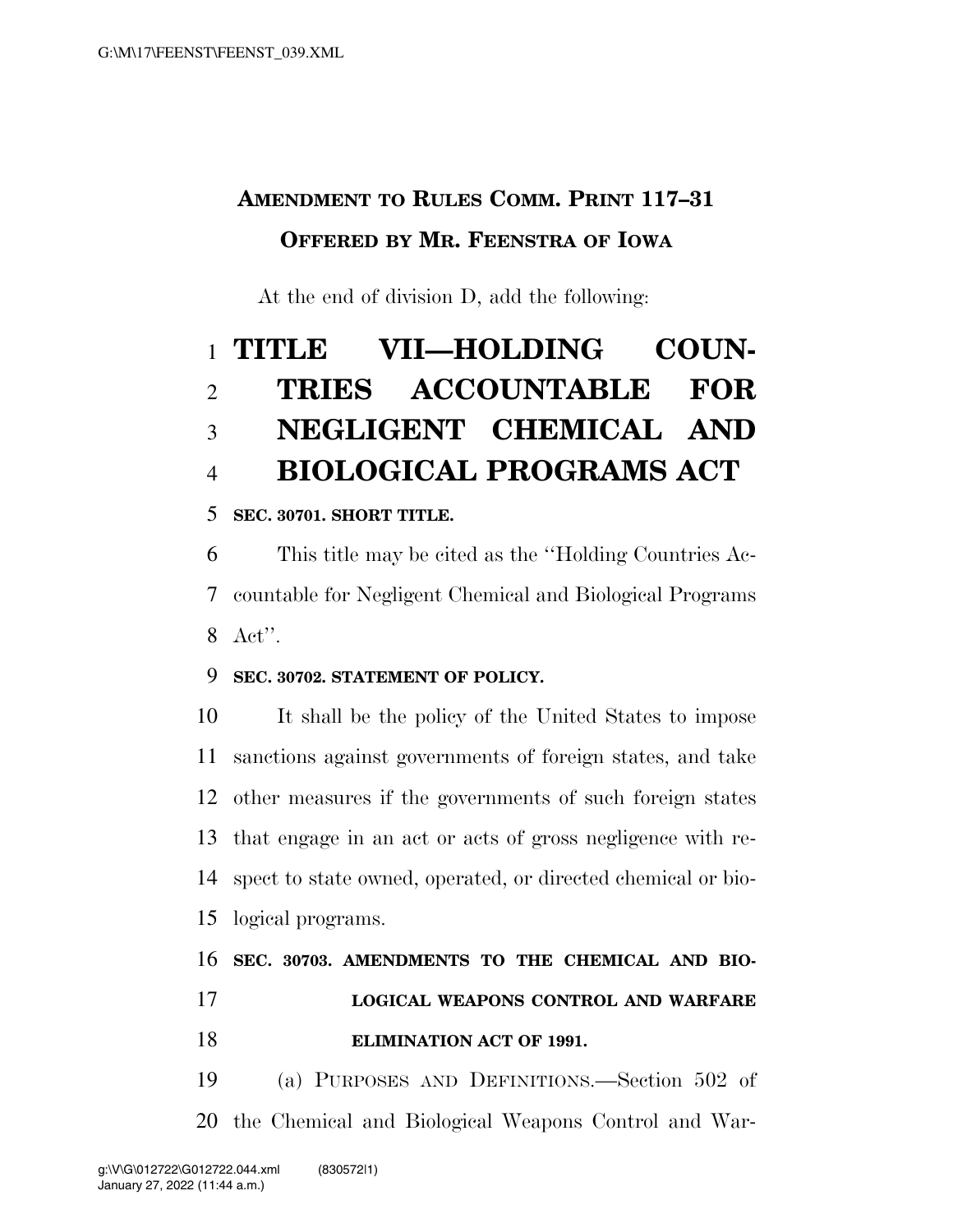fare Elimination Act of 1991 (22 U.S.C. 5601) is amend- ed— (1) in the section heading, by adding at the end before the period the following: ''**AND DEFINI- TIONS**''; (2) by striking ''The purposes'' and inserting 7 "(a) PURPOSES.—The purposes": 8 (3) in paragraph  $(1)$ — (A) by striking ''or use'' and insert ''use''; and (B) by inserting '', or engage in an act or acts of gross negligence with respect to a chem- ical or biological program owned, controlled, or directed by, or subject to the jurisdiction of the government of a foreign state'' after ''nation- als''; and (4) by adding at the end the following: ''(b) DEFINITIONS.—In this Act: 19 "(1) GROSS NEGLIGENCE.—The term 'gross negligence', with respect to an act or acts of a gov- ernment of a foreign state, includes the government knew, or should have known, the act or acts would result in injury or damages to another foreign state or other such foreign states.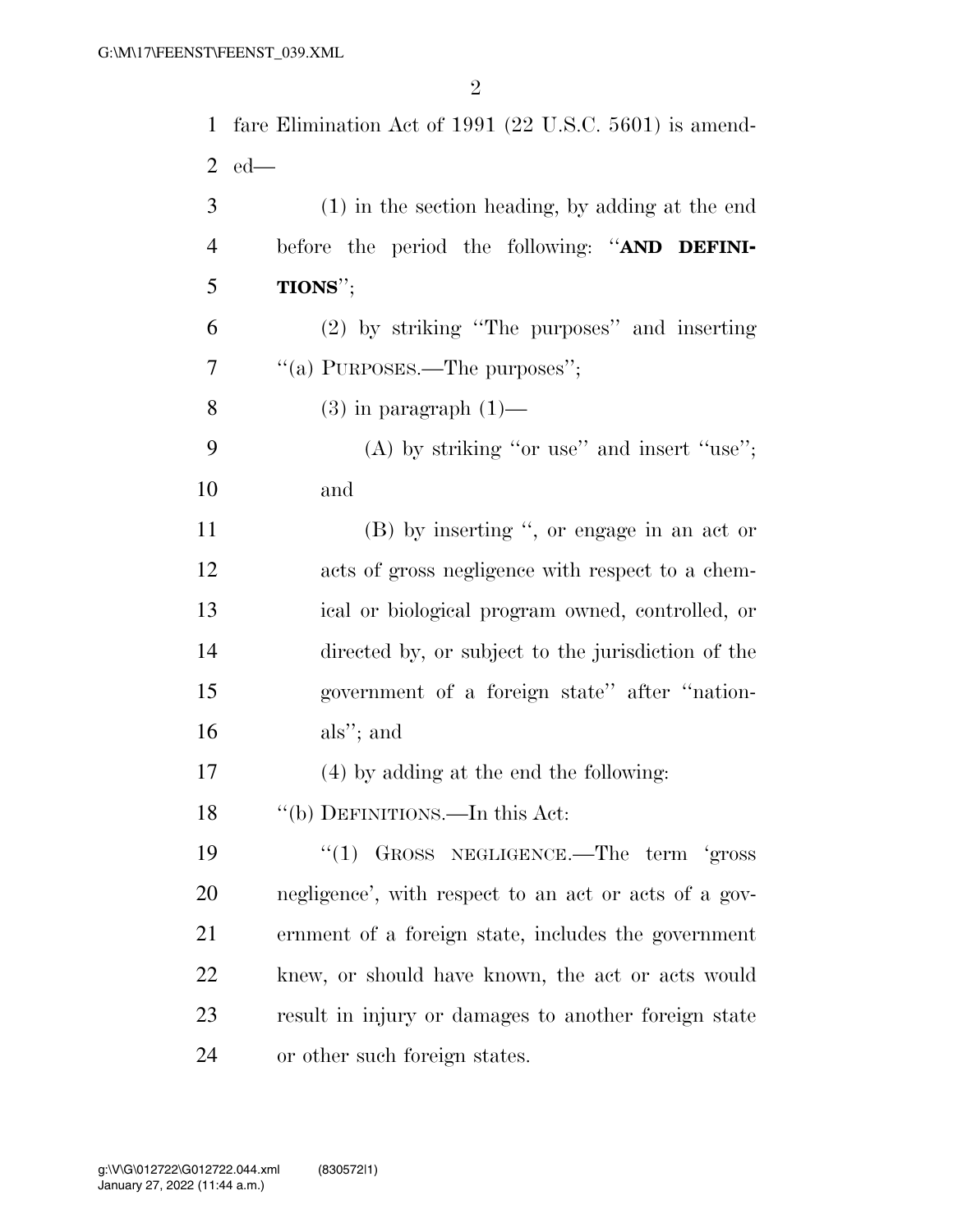| $\mathbf{1}$   | "(2) FOREIGN STATE.—The term 'foreign                |
|----------------|------------------------------------------------------|
| $\overline{2}$ | state'—                                              |
| 3              | $\lq\lq$ (A)(i) has the meaning given that term in   |
| $\overline{4}$ | subsection (a) of section $1603$ of title 28,        |
| 5              | United States Code; and                              |
| 6              | "(ii) includes an 'agency or instrumentality         |
| $\tau$         | of a foreign state' as that term is defined in       |
| 8              | subsection (b) of such section; and                  |
| 9              | $\lq\lq$ (B) includes an entity that is—             |
| 10             | $``(i)(I)$ directly or indirectly owned,             |
| 11             | controlled, or beneficially owned by, or in          |
| 12             | an official or unofficial capacity acting as         |
| 13             | an agent of or on behalf of, the govern-             |
| 14             | ment of a foreign state; or                          |
| 15             | "(II) received significant material                  |
| 16             | support from the government of a foreign             |
| 17             | state; and                                           |
| 18             | "(ii) engaged in providing commercial                |
| 19             | services, shipping, manufacturing, pro-              |
| 20             | ducing, or exporting.".                              |
| 21             | (b) DETERMINATIONS REGARDING USE OF CHEM-            |
| 22             | ICAL OR BIOLOGICAL WEAPONS.—Section 506 of the       |
| 23             | Chemical and Biological Weapons Control and Warfare  |
| 24             | Elimination Act of 1991 (22 U.S.C. 5604) is amended— |
| 25             | $(1)$ in subsection $(a)$ —                          |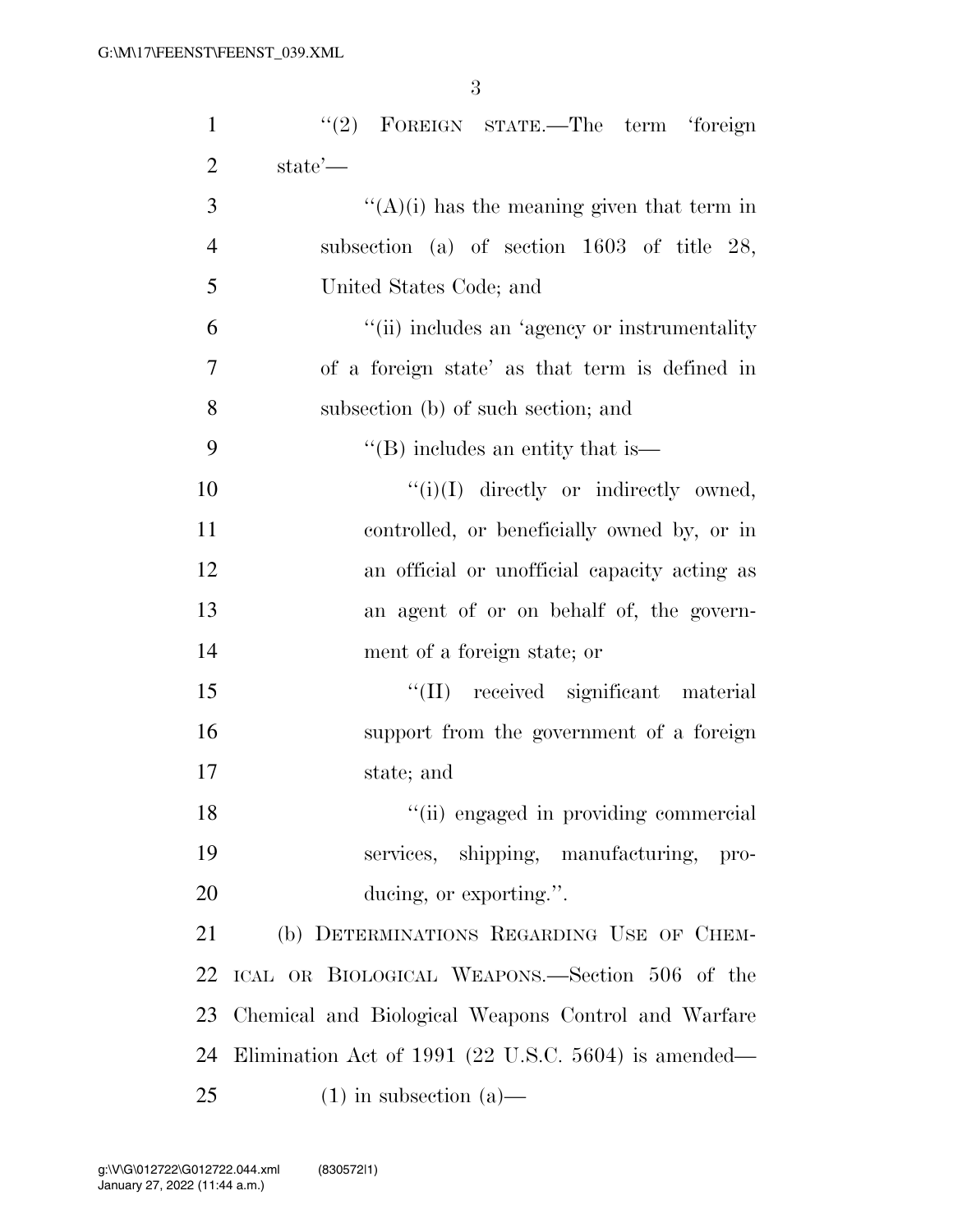| $\mathbf{1}$   | $(A)$ by redesignating paragraph $(3)$ as            |
|----------------|------------------------------------------------------|
| $\overline{2}$ | paragraph $(4)$ ;                                    |
| 3              | $(B)$ by inserting after paragraph $(2)$ the         |
| $\overline{4}$ | following:                                           |
| 5              | "(3) ADDITIONAL DETERMINATION<br>BY<br>THE           |
| 6              | PRESIDENT.                                           |
| $\overline{7}$ | "(A) WHEN DETERMINATION REQUIRED;                    |
| 8              | NATURE OF DETERMINATION. - Whenever cred-            |
| 9              | ible information becomes available to the execu-     |
| 10             | tive branch indicating a substantial possibility     |
| 11             | that, on or after January 1, 2020, the govern-       |
| 12             | ment of a foreign country has engaged in an          |
| 13             | act or acts of gross negligence with respect to      |
| 14             | a chemical or biological program owned, con-         |
| 15             | trolled, or directed by, or subject to the jurisdic- |
| 16             | tion of the government of a foreign state, the       |
| 17             | President shall, within 60 days after the receipt    |
| 18             | of such information by the executive branch, de-     |
| 19             | termine whether that government, on or after         |
| 20             | such date, has engaged in an act or acts of          |
| 21             | gross negligence with respect to a chemical or       |
| 22             | biological program owned, controlled, or di-         |
| 23             | rected by, or subject to the jurisdiction of the     |
| 24             | government of a foreign state. Section 507 ap-       |
| 25             | plies if the President determines that that gov-     |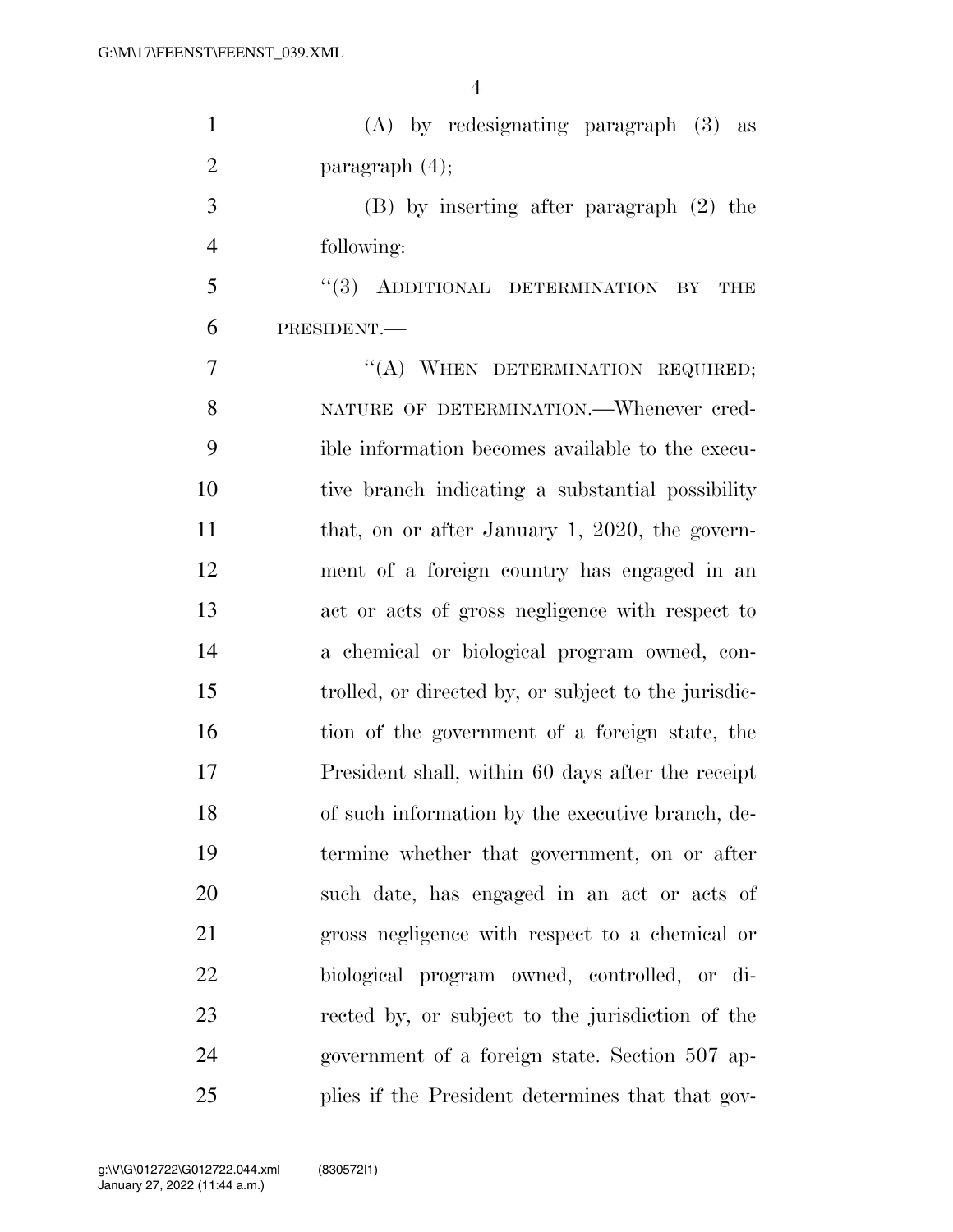| $\mathbf{1}$   | ernment has so engaged in such act or acts of       |
|----------------|-----------------------------------------------------|
| $\overline{2}$ | gross negligence.                                   |
| 3              | "(B) MATTERS TO BE CONSIDERED.—In                   |
| $\overline{4}$ | making the determination under subparagraph         |
| $\mathfrak{S}$ | $(A)$ , the President shall consider the following: |
| 6              | "(i) All physical and circumstantial                |
| $\tau$         | evidence available bearing on the possibility       |
| 8              | that the government in question engaged             |
| 9              | in an act or acts of gross negligence with          |
| 10             | respect to a chemical or biological program         |
| 11             | owned, controlled, or directed by, or sub-          |
| 12             | ject to the jurisdiction of the government          |
| 13             | of a foreign state.                                 |
| 14             | "(ii) Whether evidence exists that                  |
| 15             | such program or programs have civilian              |
| 16             | and military purposes or applications.              |
| 17             | "(iii) Whether the government in                    |
| 18             | question attempted to conceal or otherwise          |
| 19             | withhold information from other govern-             |
| 20             | ments or international organizations re-            |
| 21             | garding an act or acts of gross negligence.         |
| 22             | $``(iv)$ Whether, and to what extent,               |
| 23             | the government in question is compliant             |
| 24             | with its obligations under the Biological           |
| 25             | and Toxin Weapons Convention or Conven-             |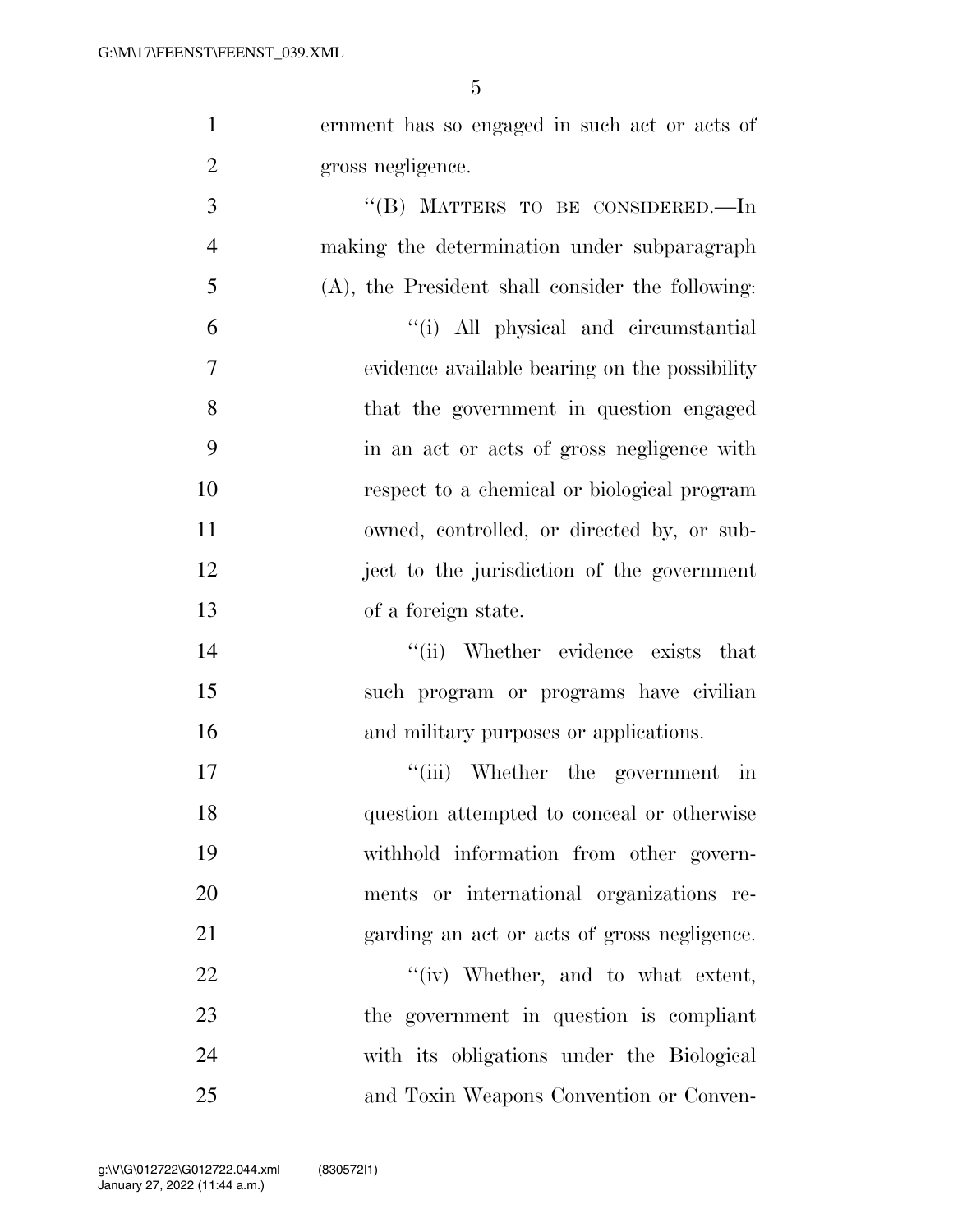| $\mathbf{1}$   | tion on the Prohibition of the Develop-       |
|----------------|-----------------------------------------------|
| $\overline{2}$ | ment, Production, Stockpiling and Use of      |
| 3              | Chemical Weapons and on their Destruc-        |
| $\overline{4}$ | tion, as applicable.                          |
| 5              | $f'(v)$ Whether, and to what extent, the      |
| 6              | government in question is providing or oth-   |
| 7              | erwise voluntarily disclosing substantive in- |
| 8              | formation to relevant international organi-   |
| 9              | zations."; and                                |
| 10             | $(C)$ in paragraph $(4)$ (as redesignated)—   |
| 11             | (i) in the first sentence, by inserting       |
| 12             | "or $(3)$ " after "paragraph $(1)$ ";         |
| 13             | (ii) in the second sentence, by insert-       |
| 14             | ing "under paragraph (1)" after "deter-       |
| 15             | mination"; and                                |
| 16             | (iii) by adding at the end the fol-           |
| 17             | lowing: "If the determination under para-     |
| 18             | $graph(3)$ is that a foreign government had   |
| 19             | engaged in an act or acts of gross neg-       |
| 20             | ligence with respect to a chemical or bio-    |
| 21             | logical program owned, controlled, or di-     |
| 22             | rected by, or subject to the jurisdiction of  |
| 23             | the government of a foreign state, the re-    |
| 24             | port shall specify the sanctions to be im-    |
| 25             | posed pursuant to section 507A."; and         |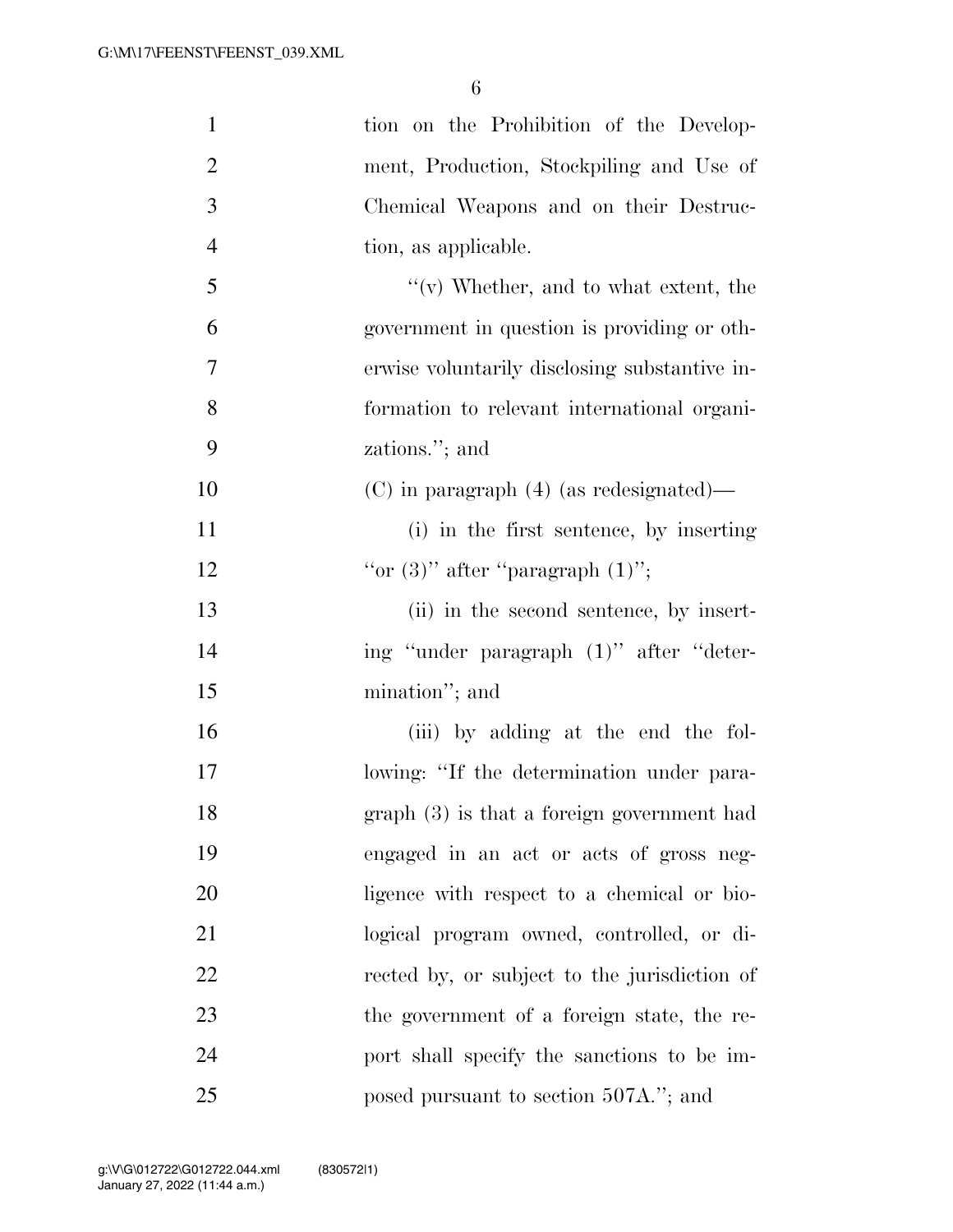| $\mathbf{1}$   | $(2)$ in subsection $(b)$ —                          |
|----------------|------------------------------------------------------|
| $\overline{2}$ | $(A)$ in paragraph $(1)$ —                           |
| 3              | (i) by striking "whether a particular                |
| $\overline{4}$ | foreign government" and inserting the fol-           |
| 5              | lowing: "whether—                                    |
| 6              | $\lq\lq$ a particular foreign government";           |
| 7              | (ii) by striking the period at the end               |
| 8              | and inserting "; or"; and                            |
| 9              | (iii) by adding at the end the fol-                  |
| 10             | lowing:                                              |
| 11             | "(B) a particular foreign government, on             |
| 12             | or after January 1, 2020, has engaged in an          |
| 13             | act of acts of gross negligence with respect to      |
| 14             | a chemical or biological program owned, con-         |
| 15             | trolled, or directed by, or subject to the jurisdic- |
| 16             | tion of the government of a foreign state."; and     |
| 17             | $(B)$ in paragraph $(2)$ —                           |
| 18             | (i) in the first sentence—                           |
| 19             | $(I)$ by striking "whether the spec-                 |
| 20             | ified government" and inserting the                  |
| 21             | following: "whether-                                 |
| 22             | $\lq\lq$ the specified government";                  |
| 23             | (II) by striking the period at the                   |
| 24             | end and inserting "; or"; and                        |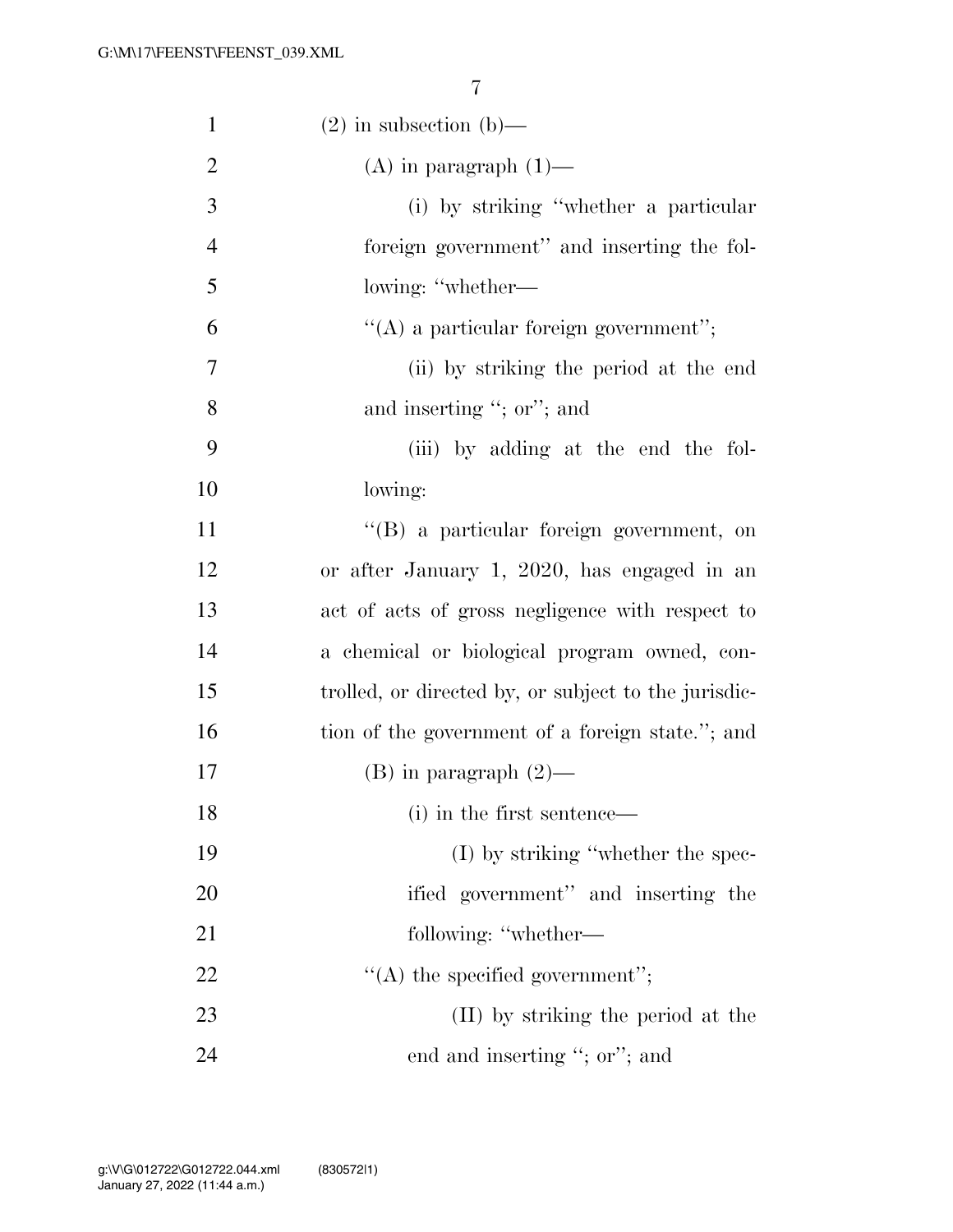| $\mathbf{1}$   | (III) by adding at the end the                        |
|----------------|-------------------------------------------------------|
| $\overline{2}$ | following:                                            |
| 3              | $\lq\lq (B)$ the specified government, on or after    |
| $\overline{4}$ | January 1, 2020, has engaged in an act or acts        |
| 5              | of gross negligence with respect to a chemical        |
| 6              | or biological program owned, controlled, or di-       |
| 7              | rected by, or subject to the jurisdiction of the      |
| 8              | government of a foreign state."; and                  |
| 9              | (ii) in the second sentence—                          |
| 10             | (I) by inserting "or $(3)(B)$ , as                    |
| 11             | applicable" after "subsection $(a)(2)$ ";             |
| 12             | and                                                   |
| 13             | (II) by moving the margin of the                      |
| 14             | second sentence so it has the same                    |
| 15             | level of indentation as margin of the                 |
| 16             | matter preceding subparagraph $(A)$ of                |
| 17             | the first sentence.                                   |
| 18             | (c) SANCTIONS AGAINST FOREIGN STATES WITH RE-         |
| 19             | SPECT TO CHEMICAL OR BIOLOGICAL PROGRAMS.-The         |
| 20             | Chemical and Biological Weapons Control and Warfare   |
| 21             | Elimination Act of 1991 (22 U.S.C. 5601 et seq.) is   |
| 22             | amended by inserting after section 507 the following: |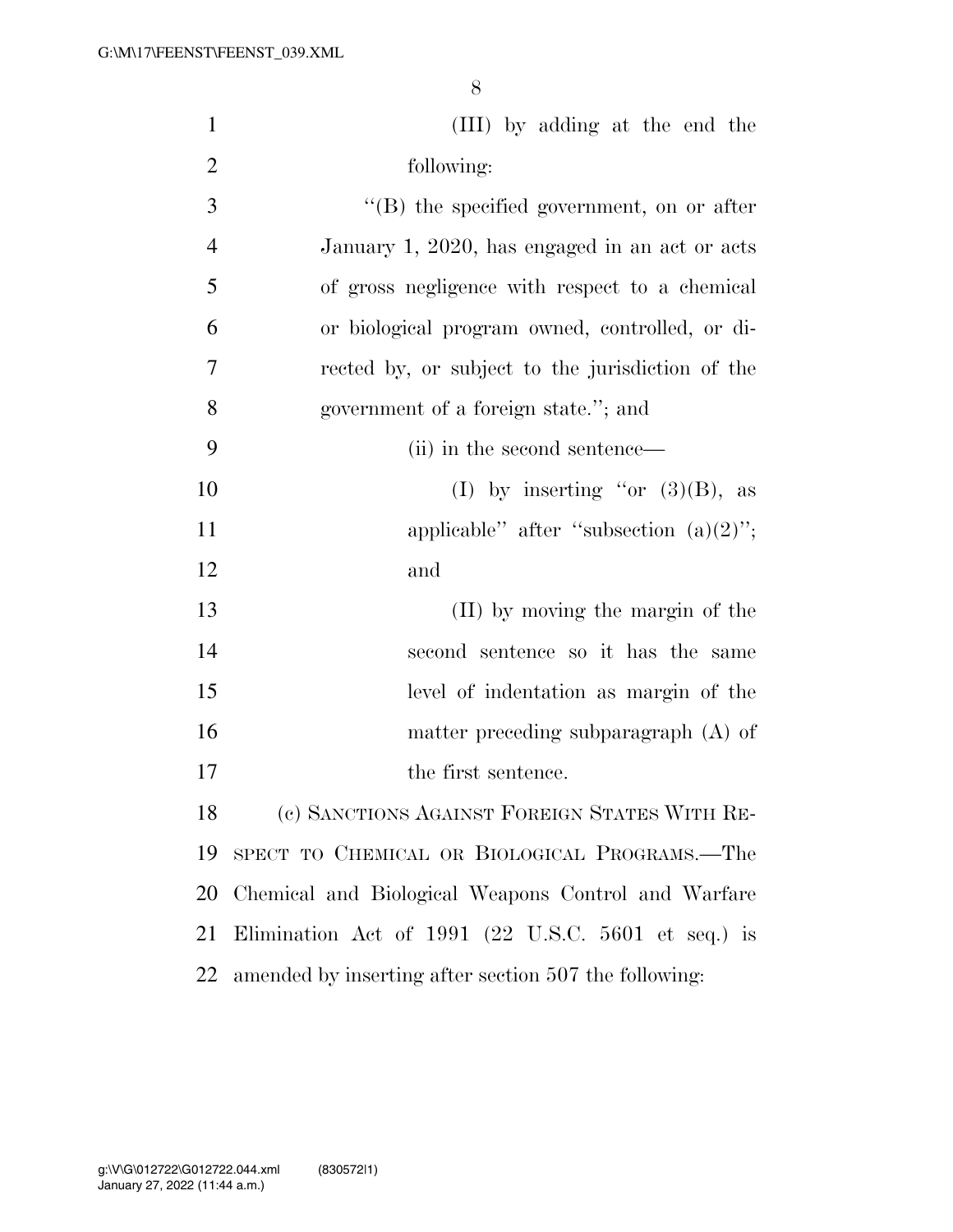| $\mathbf{1}$   | "SEC. 507A. SANCTIONS AGAINST FOREIGN STATES WITH      |
|----------------|--------------------------------------------------------|
| $\overline{2}$ | RESPECT TO CHEMICAL OR BIOLOGICAL                      |
| 3              | PROGRAMS.                                              |
| $\overline{4}$ | $``(a)$ INITIAL SANCTIONS.—                            |
| 5              | "(1) IN GENERAL.—If the President makes a              |
| 6              | determination pursuant to section $506(a)(3)$ with re- |
| 7              | spect to the government of a foreign state, the Presi- |
| 8              | dent shall, within 30 days of making such deter-       |
| 9              | mination, impose the sanctions described in para-      |
| 10             | $graph (2) with respect to the foreign state.$         |
| 11             | "(2) SANCTIONS DESCRIBED.—The sanctions                |
| 12             | described in this paragraph are the following:         |
| 13             | "(A) The United States Government shall                |
| 14             | suspend all scientific cooperative programs and        |
| 15             | efforts with the government of the foreign state.      |
| 16             | "(B) The President shall prohibit the ex-              |
| 17             | port to the foreign state of any goods, services       |
| 18             | or technology under Category 1 and Category 2          |
| 19             | of the Commerce Control List.                          |
| 20             | "(C) The United States Government may                  |
| 21             | not procure, or enter into any contract for the        |
| 22             | procurement of, any goods or services from any         |
| 23             | person operating in the chemical or biological         |
| 24             | sectors of the foreign state.                          |
| 25             | "(b) INTERMEDIATE APPLICATION OF SANCTIONS.-           |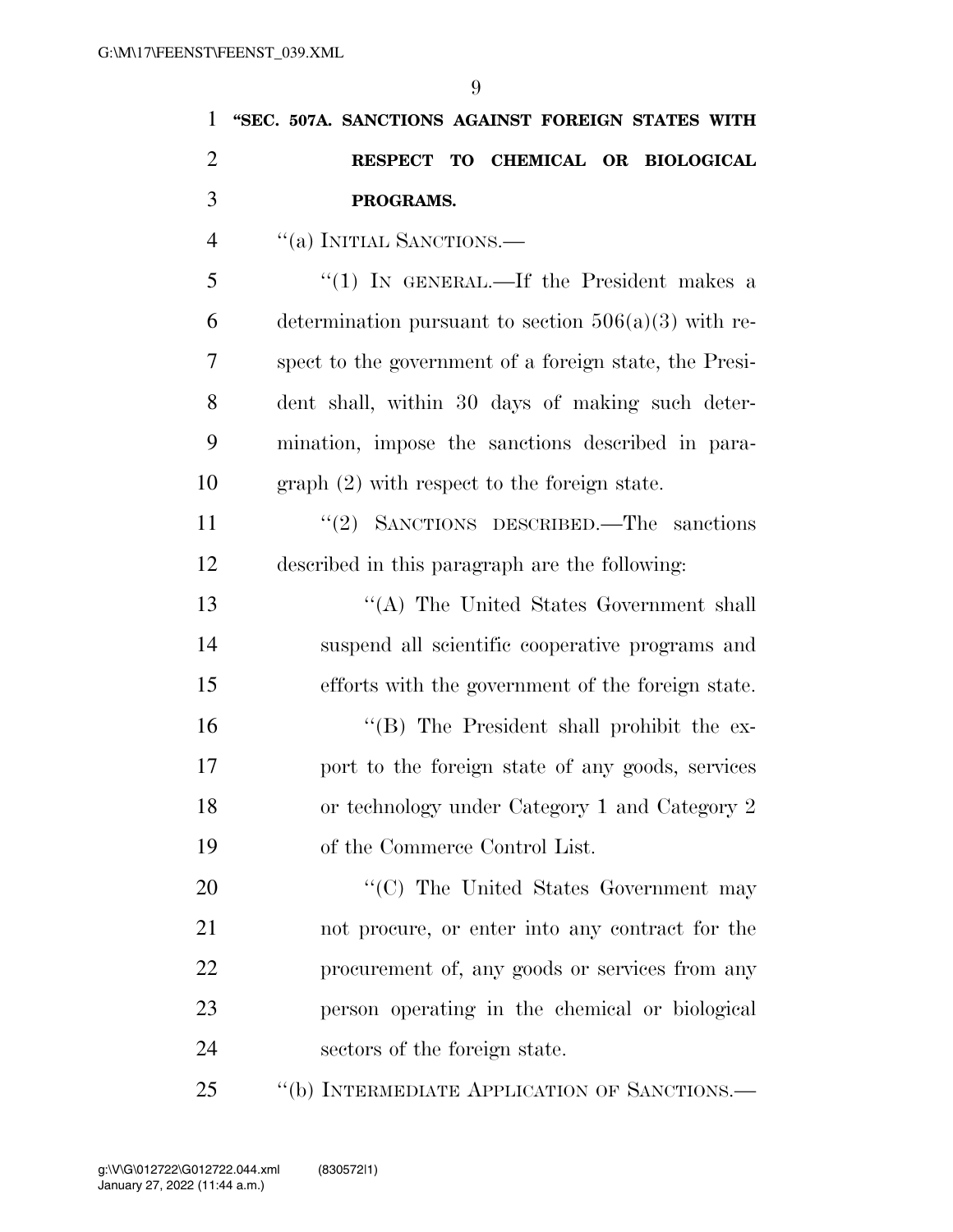| $\mathbf{1}$   | "(1) DETERMINATION.—Not later than $120$                |
|----------------|---------------------------------------------------------|
| $\overline{2}$ | days after making a determination pursuant to sec-      |
| 3              | tion $506(a)(3)$ with respect to a government of a for- |
| $\overline{4}$ | eign state, the President shall submit to the appro-    |
| 5              | priate congressional committees a determination as      |
| 6              | to whether—                                             |
| 7              | "(A) such government has adequately ad-                 |
| 8              | dressed an act an act or acts of gross neg-             |
| 9              | ligence with respect to a chemical or biological        |
| 10             | program owned, controlled, or directed by, or           |
| 11             | subject to the jurisdiction of the government of        |
| 12             | a foreign state;                                        |
| 13             | $\lq\lq (B)$ such government has developed or is        |
| 14             | developing necessary measures to prevent any            |
| 15             | future act or acts of gross negligence;                 |
| 16             | $\lq\lq$ such government is providing or oth-           |
| 17             | erwise voluntarily disclosing substantive infor-        |
| 18             | mation to the United States and relevant inter-         |
| 19             | national organizations; and                             |
| 20             | "(D) such government is compliant with                  |
| 21             | its obligations under the Biological and Toxin          |
| 22             | Weapons Convention or the Convention on the             |
| 23             | Prohibition of the Development, Production,             |
| 24             | Stockpiling and Use of Chemical Weapons and             |
| 25             | on their Destruction, as applicable.                    |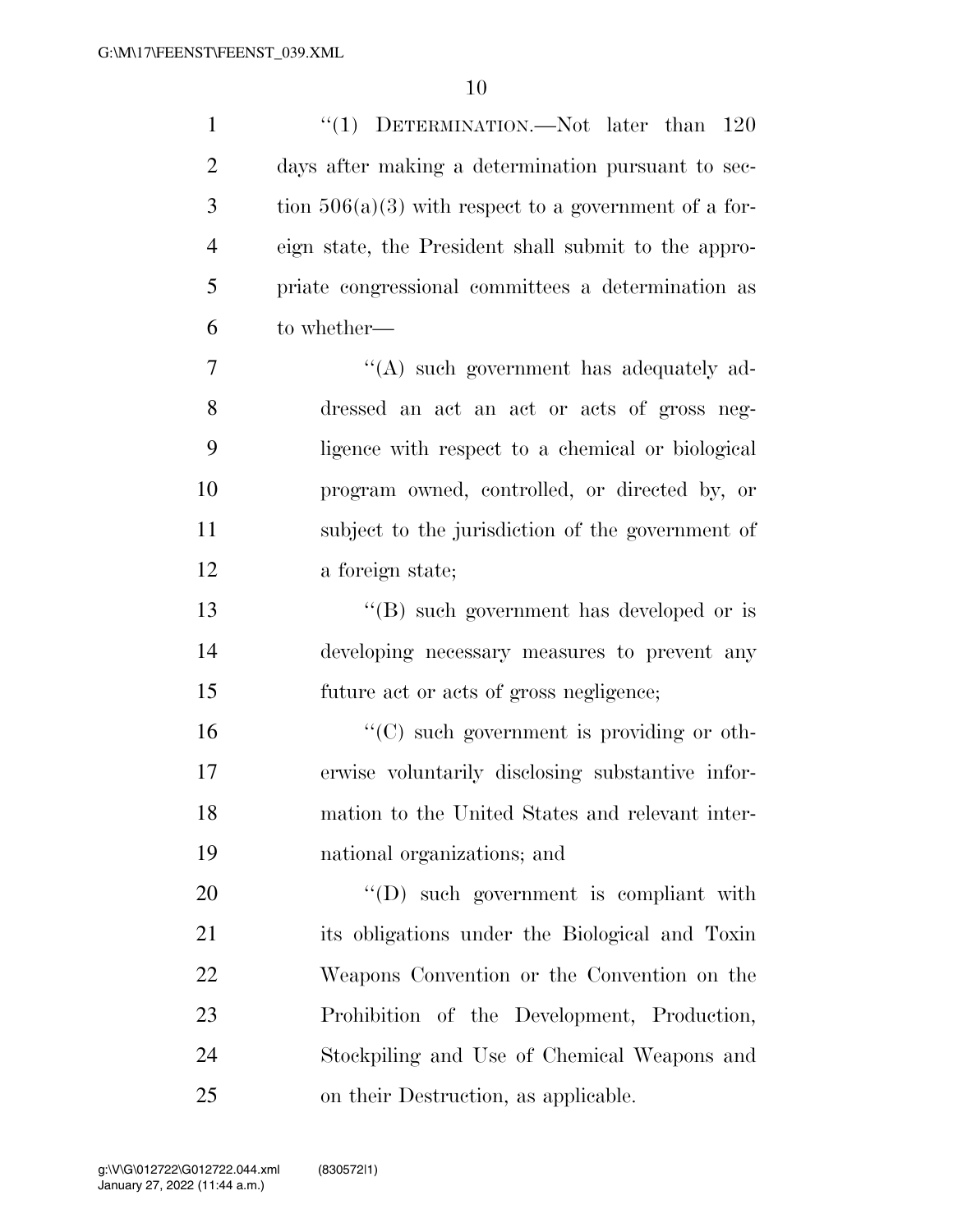| $\mathbf{1}$   | "(2) EFFECT OF DETERMINATION.—If the                         |
|----------------|--------------------------------------------------------------|
| $\overline{2}$ | President is unable to certify that a government of          |
| 3              | a foreign state has taken the actions described in           |
| $\overline{4}$ | subparagraphs $(A)$ , $(B)$ , $(C)$ , and $(D)$ of paragraph |
| 5              | $(1)$ , the President shall impose 2 or more of the          |
| 6              | sanctions described in paragraph (3) with respect to         |
| $\tau$         | the government of the foreign state.                         |
| 8              | "(3) SANCTIONS DESCRIBED.—The sanctions                      |
| 9              | described in this paragraph are the following:               |
| 10             | "(A) The United States Government shall                      |
| 11             | terminate assistance to the government of the                |
| 12             | foreign state under the Foreign Assistance Act               |
| 13             | of 1961 (22 U.S.C. 2151 et seq.), except for ur-             |
| 14             | gent humanitarian assistance and food or other               |
| 15             | agricultural commodities or products.                        |
| 16             | "(B) No sales of any defense articles, de-                   |
| 17             | fense services, or design and construction serv-             |
| 18             | ices under the Arms Export Control Act (22                   |
| 19             | U.S.C. 2751 et seq.) may be made to the gov-                 |
| 20             | ernment of the foreign state.                                |
| 21             | "(C) No licenses for export of any item on                   |
| 22             | the United States Munitions List that include                |
| 23             | the government of the foreign state as a party               |
| 24             | to the license may be granted.                               |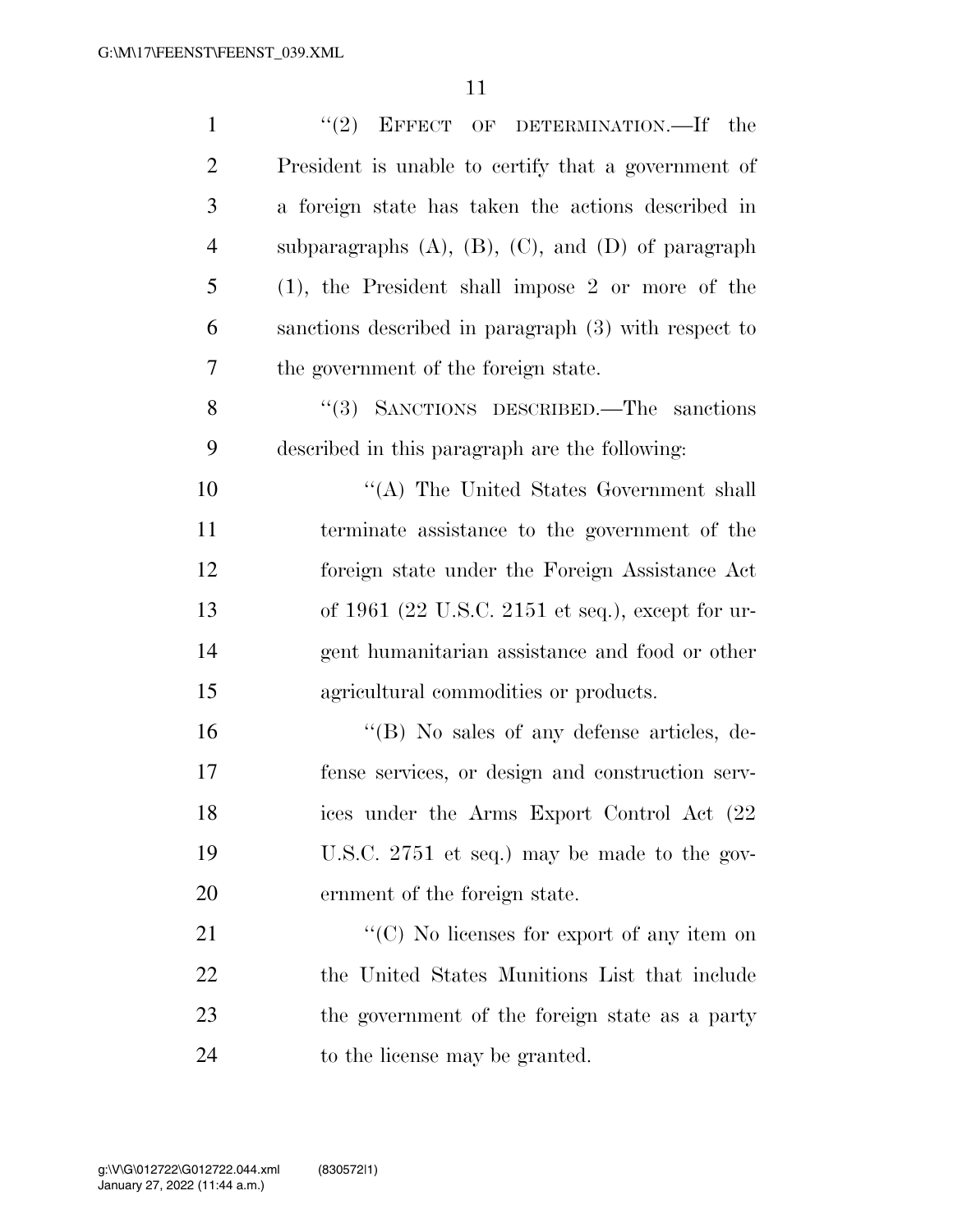| $\mathbf{1}$   | "(D) No exports of any goods or tech-             |
|----------------|---------------------------------------------------|
| $\overline{2}$ | nologies controlled for national security reasons |
| 3              | under the Export Administration Regulations       |
| $\overline{4}$ | may be made to the government of the foreign      |
| 5              | state, except that such prohibition shall not     |
| 6              | apply to any transaction subject to the report-   |
| 7              | ing requirements of title V of the National Se-   |
| 8              | curity Act of 1947 (50 U.S.C. 413 et seq.; re-    |
| 9              | lating to congressional oversight of intelligence |
| 10             | activities).                                      |
| 11             | $\lq\lq$ (E) The President may order the United   |
| 12             | States Government not to issue any specific li-   |
| 13             | cense and not to grant any other specific per-    |
| 14             | mission or authority to export any goods or       |
| 15             | technology to the government of the foreign       |
| 16             | state under-                                      |
| 17             | $``(i)$ the Export Control Reform Act of          |
| 18             | 2018 (50 U.S.C. 4801 et seq.);                    |
| 19             | "(ii) the Arms Export Control Act $(22)$          |
| 20             | U.S.C. $2751$ et seq.);                           |
| 21             | "(iii) the Atomic Energy Act of 1954              |
| 22             | $(42 \text{ U.S.C. } 2011 \text{ et seq.});$ or   |
| 23             | $\lq\lq$ (iv) any other statute that requires     |
| 24             | the prior review and approval of the              |
| 25             | United States Government as a condition           |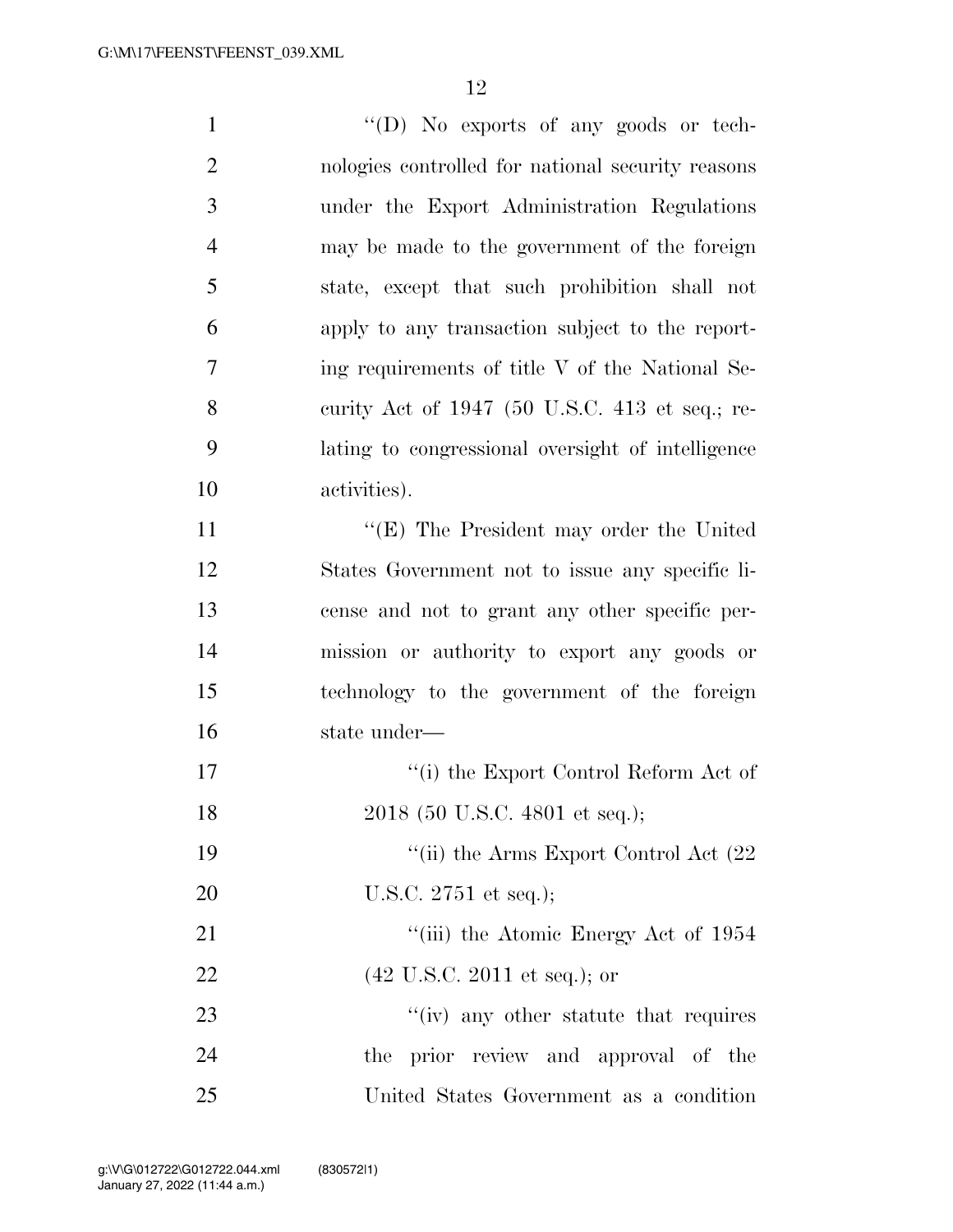| for the export or reexport of goods or serv- |
|----------------------------------------------|
| ices.                                        |

''(c) FINAL APPLICATION OF SANCTIONS.—

4 "(1) DETERMINATION.—Not later than 210 days after making a determination pursuant to sec-6 tion  $506(a)(3)$  with respect to a government of a for- eign state, the President shall submit to the appro- priate congressional committees a determination as to whether the government of the foreign state has taken the actions described in subparagraphs (A), 11 (B), (C), and (D) of subsection  $(b)(1)$ .

12 "(2) EFFECT OF DETERMINATION.—If the President is unable to certify that a government of a foreign state has taken the actions described in subparagraphs (A), (B), (C), and (D) of subsection (b)(1), the President shall impose the sanctions de- scribed in paragraph (3) with respect to the govern-ment of the foreign state.

 ''(3) SANCTIONS.—The sanctions described in this paragraph are the following:

21 ''(A) The President shall, pursuant to such regulations as the President may prescribe, pro- hibit any transactions in foreign exchange that are subject to the jurisdiction of the United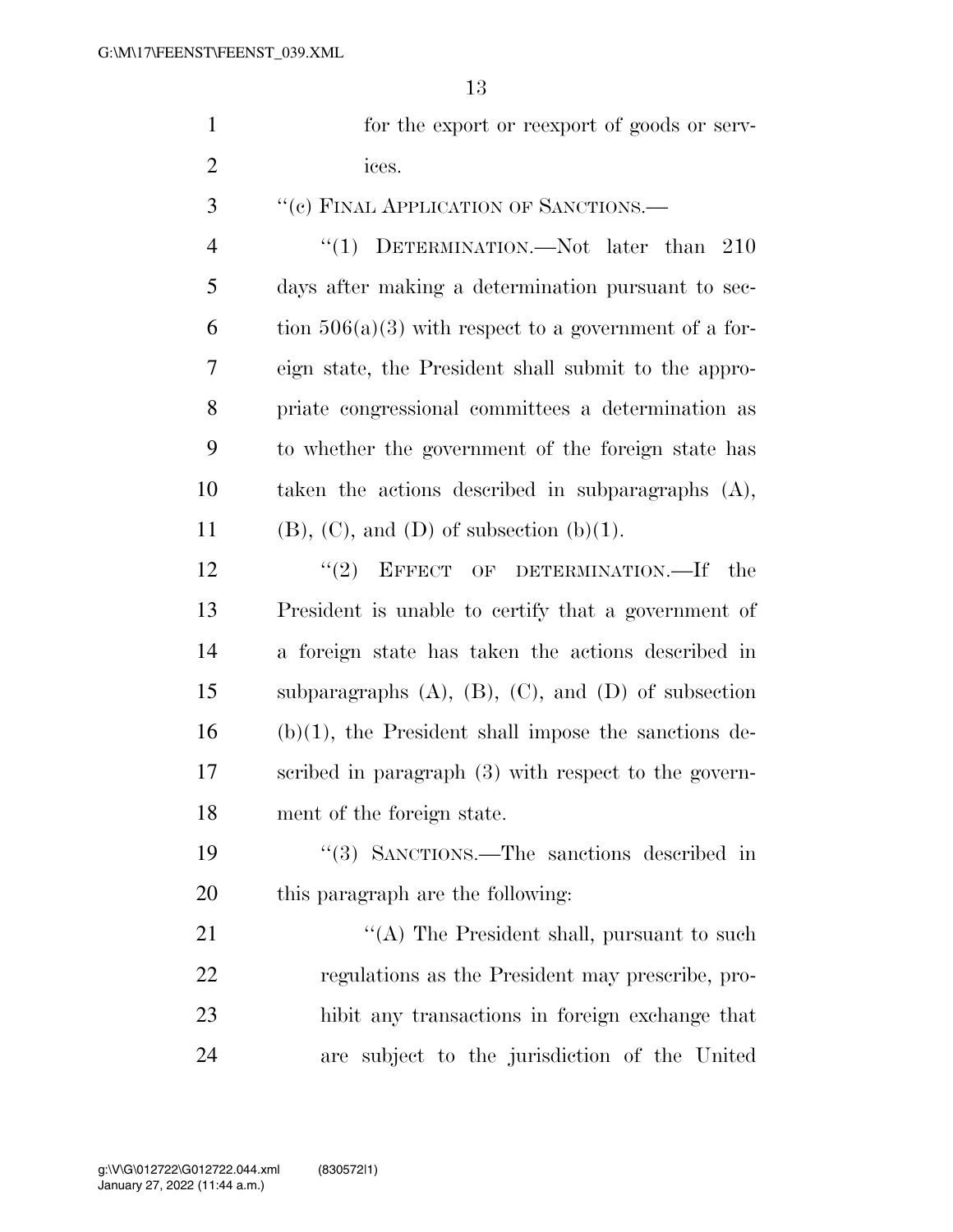States and in which the government of the for-eign state has any interest.

 ''(B) The President shall, pursuant to such regulations as the President may prescribe, pro- hibit any transfers of credit or payments be- tween one or more financial institutions or by, through, or to any financial institution, to the extent that such transfers or payments are sub- ject to the jurisdiction of the United States and involve any interest of the government of the foreign state.

12 ""(d) REMOVAL OF SANCTIONS.—The President shall remove the sanctions imposed with respect to the govern- ment of a foreign state pursuant to this section if the President determines and so certifies to the Congress, after the end of the 12-month period beginning on the date on which sanctions were initially imposed on that govern- ment of a foreign state pursuant to subsection (a), that— ''(1) such government has adequately addressed an act an act or acts of gross negligence with re-

 spect to a chemical or biological program owned, controlled, or directed by, or subject to the jurisdic-23 tion of the government of a foreign state;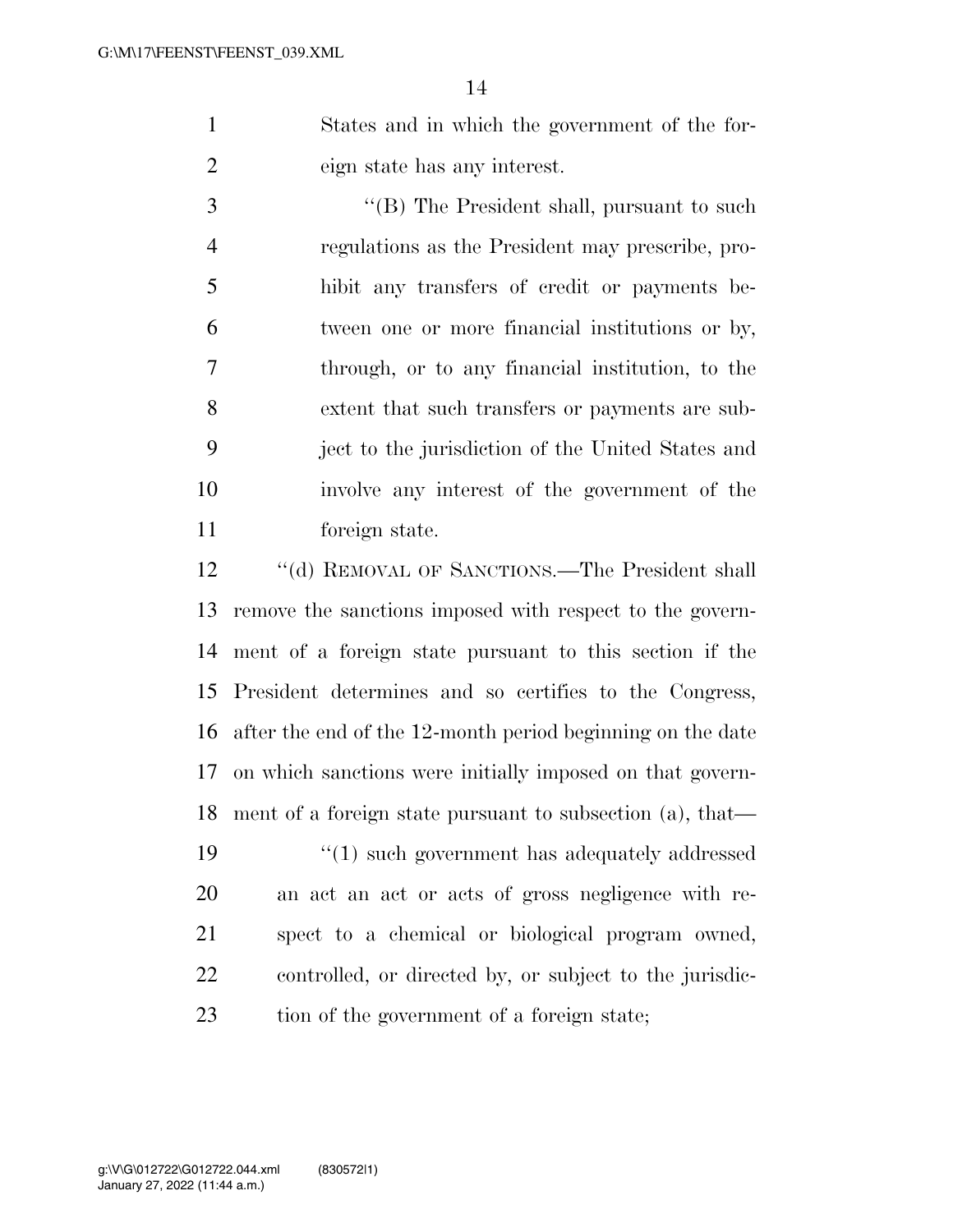$\frac{1}{2}$  ''(2) such government has developed or is devel- oping necessary measures to prevent any future act or acts of gross negligence;

 $(3)$  such government is providing or otherwise voluntarily disclosing substantive information to the United States and relevant international organiza-tions; and

 ''(4) such government is compliant with its obli- gations under the Biological and Toxin Weapons Convention or Convention on the Prohibition of the Development, Production, Stockpiling and Use of Chemical Weapons and on their Destruction, as ap-plicable; and

 ''(5) such government is making restitution to those affected by an act or acts of gross negligence with respect to a chemical or biological program owned, controlled, or directed by, or subject to the jurisdiction of the government of a foreign state, in-cluding United States persons.

 $20 \qquad$  "(e) WAIVER.—

21 "(1) IN GENERAL.—The President may, for pe- riods not to exceed 180 days, waive the imposition of sanctions under this section if the President cer-tifies to the appropriate congressional committees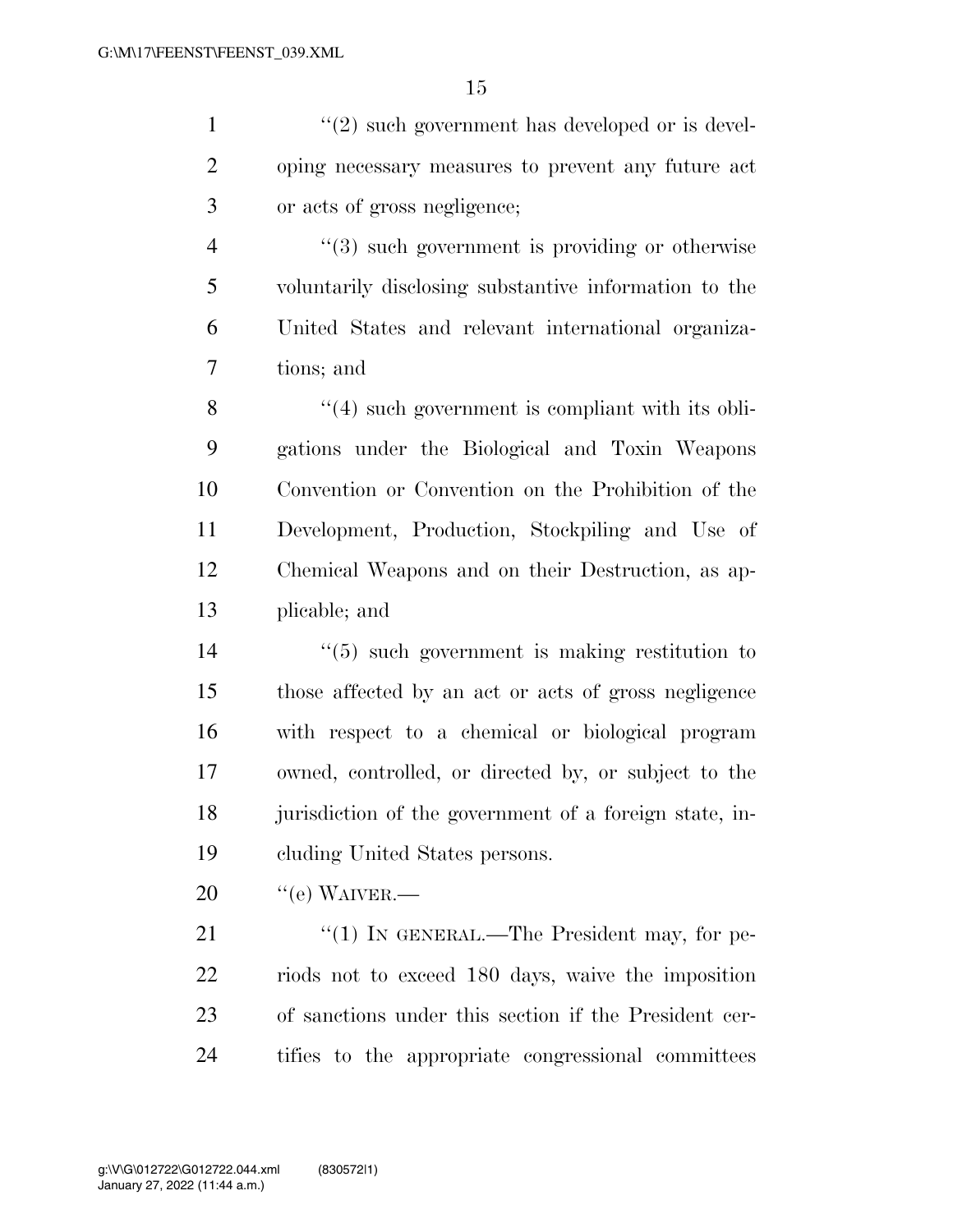| $\mathbf{1}$   | that such waiver is vital to the national security in-      |
|----------------|-------------------------------------------------------------|
| $\overline{2}$ | terests of the United States.                               |
| 3              | "(2) SUNSET.—The President may not exercise                 |
| 4              | the authority described in paragraph (1) beginning          |
| 5              | on the date that is 4 years after the date of enact-        |
| 6              | ment of this section.                                       |
| 7              | "(f) APPROPRIATE CONGRESSIONAL COMMITTEES                   |
| 8              | DEFINED.—In this section, the term 'appropriate congres-    |
| 9              | sional committees' means—                                   |
| 10             | $\lq(1)$ the Committee on Foreign Affairs and the           |
| 11             | Committee on Financial Services of the House of             |
| 12             | Representatives; and                                        |
| 13             | $\lq(2)$ the Committee on Foreign Relations and             |
| 14             | the Committee on Banking, Housing, and Urban Af-            |
| 15             | fairs of the Senate.".                                      |
| 16             | SEC. 30704. DETERMINATION REGARDING THE PEOPLE'S            |
| 17             | REPUBLIC OF CHINA.                                          |
| 18             | (a) IN GENERAL.—Not later than 180 days after the           |
| 19             | date of the enactment of this Act, the President shall de-  |
| 20             | termine whether reasonable grounds exist for concluding     |
| 21             | that the Government of the People's Republic of China       |
| 22             | meets the criteria for engaging in an act or acts of gross  |
| 23             | negligence with respect to a chemical or biological program |
| 24             | owned, controlled, or directed by, or subject to the juris- |
| 25             | diction of that government under section $506(a)(3)$ of the |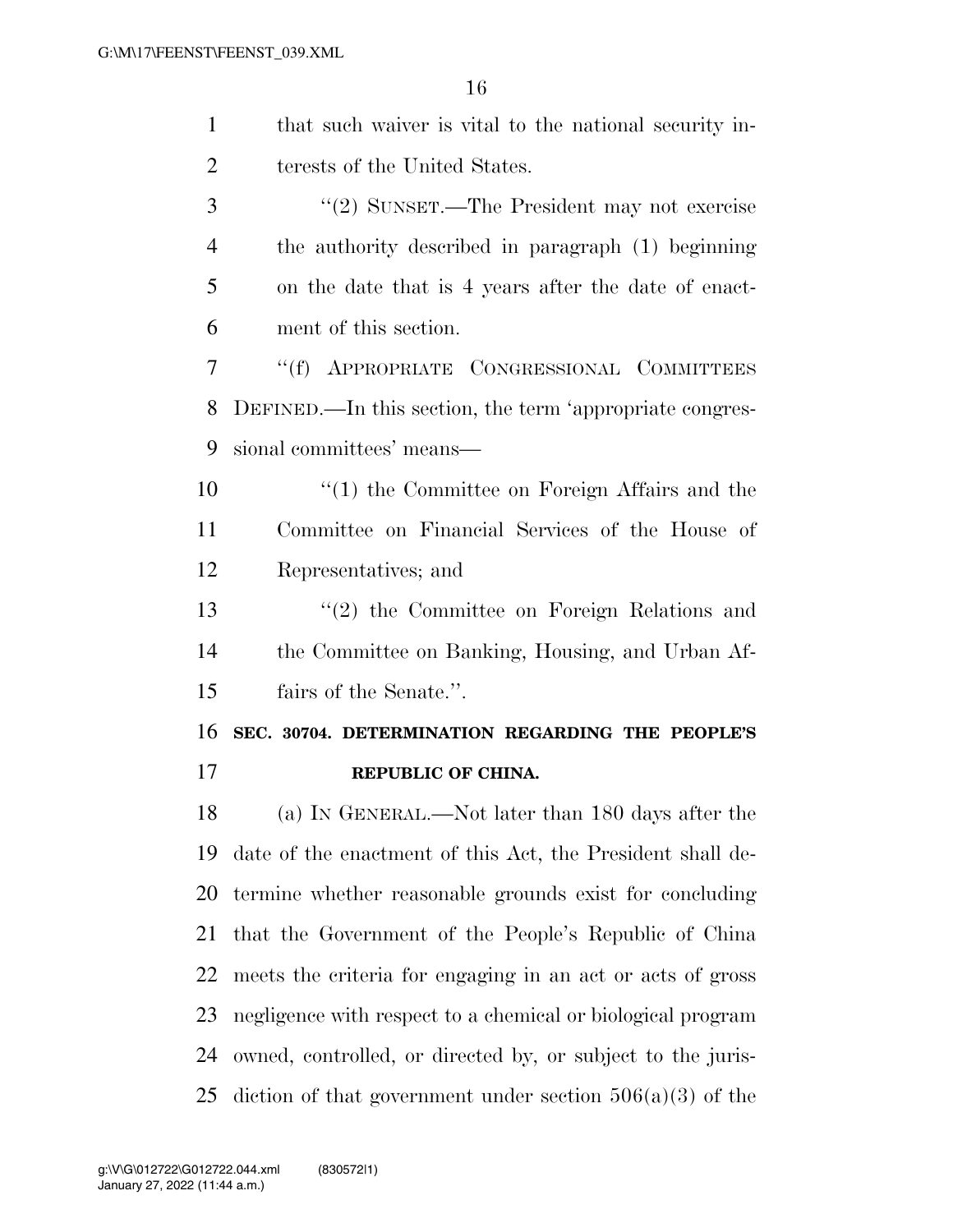Chemical and Biological Weapons Control and Warfare Elimination Act of 1991, as amended by section 30703 of this Act.

(b) REPORT REQUIRED.—

 (1) IN GENERAL.—Not later than 30 days after making a determination under subsection (a), the President shall submit to the appropriate congres- sional committees a report that includes the reasons for the determination.

 (2) FORM.—A report required by paragraph (1) shall be submitted in unclassified form but may in-clude a classified annex.

#### **SEC. 30705. REGULATORY AUTHORITY.**

 (a) IN GENERAL.—The President shall, not later than 180 days after the date of the enactment of this Act, prescribe regulations as necessary for the implementation of this title and the amendments made by this title.

 (b) NOTIFICATION TO CONGRESS.—Not later than 10 days before the prescription of regulations under sub- section (a), the President shall notify the appropriate con- gressional committees regarding the proposed regulations and the provisions of this title and the amendments made by this title that the regulations are implementing.